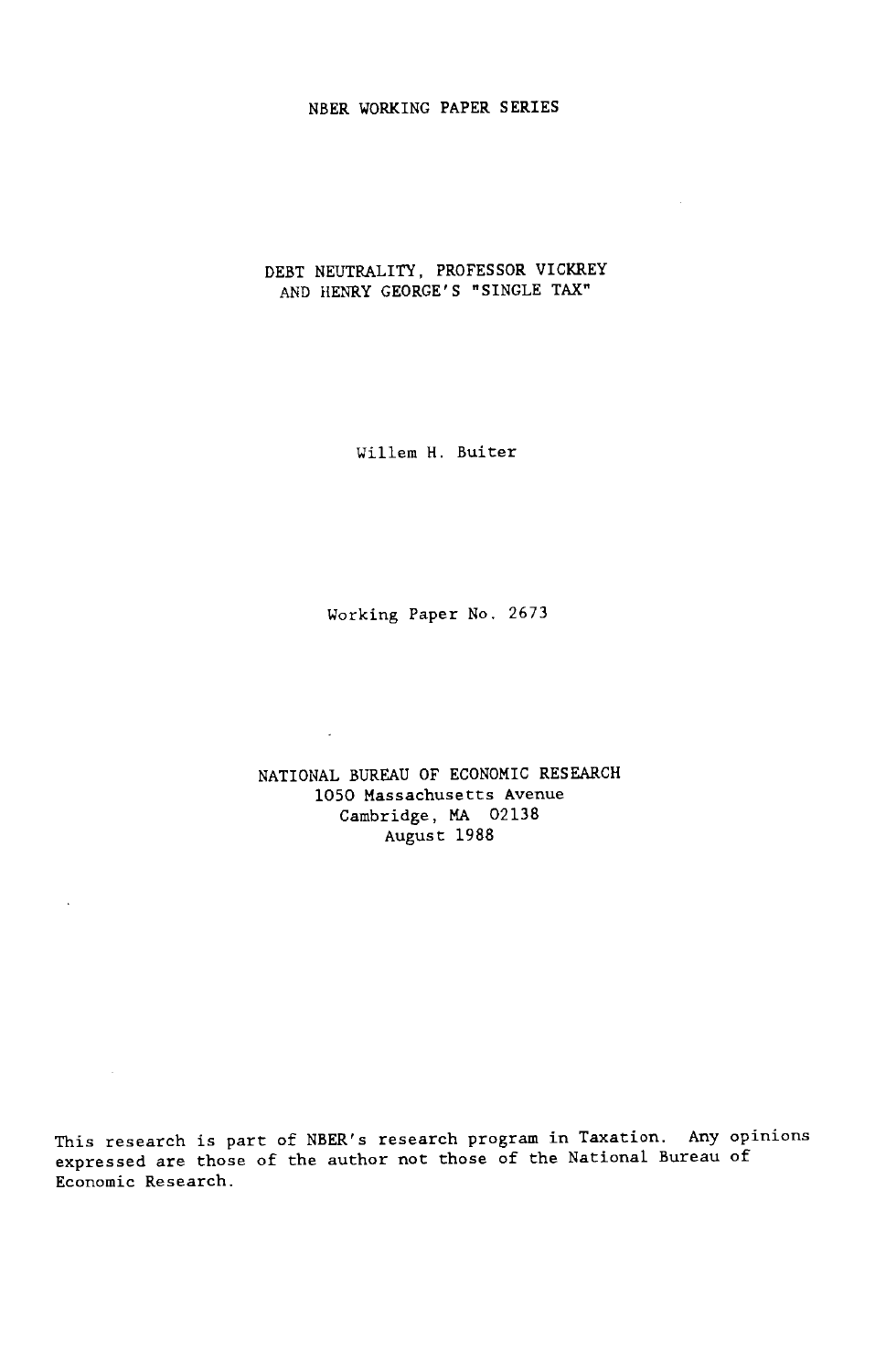#### NBER Working Paper #2673 August <sup>1988</sup>

### DEBT NEUTRALITY, PROFESSOR VICKREY AND HENRY GEORGE'S "SINGLE TAX"

#### ABSTRACT

In the overlapping generations model with uncertain lifetimes, efficient life insurance markets and no operative intergenerational gift and bequest motive, a positive birth rate has been shown to be sufficient and necessary for absence of debt neutrality: equilibrium prices and quantities are independent of the mix of government borrowing and lump—sum taxation, holding constant the path of exhaustive public spending.

Implicit in this analysis has been the assumption that the lump—sum tax is a tax on the income from human capital. Postponing lump—sum taxes then makes it possible to shift (part of) the tax burden to future generations if the birth rate is positive. If instead the tax falls on the income from a non-human fixed factor ("land") whose ownership claims are priced efficiently, then, if all land is owned by generations currently alive, changes in the intertemporal pattern of taxation do not permit current generations to shift the tax burden to future generations. Taxes on the income from all "fully owned" non-human - factors have this property, even those factors supplied elastically, but the latter will of course be subject to the familiar incentive or allocative effects ofchanges in (non-lump-sum) taxation.

> Willem H. Buiter Department of Economics Yale University 28 Hilihouse Avenue New Haven, CT 06520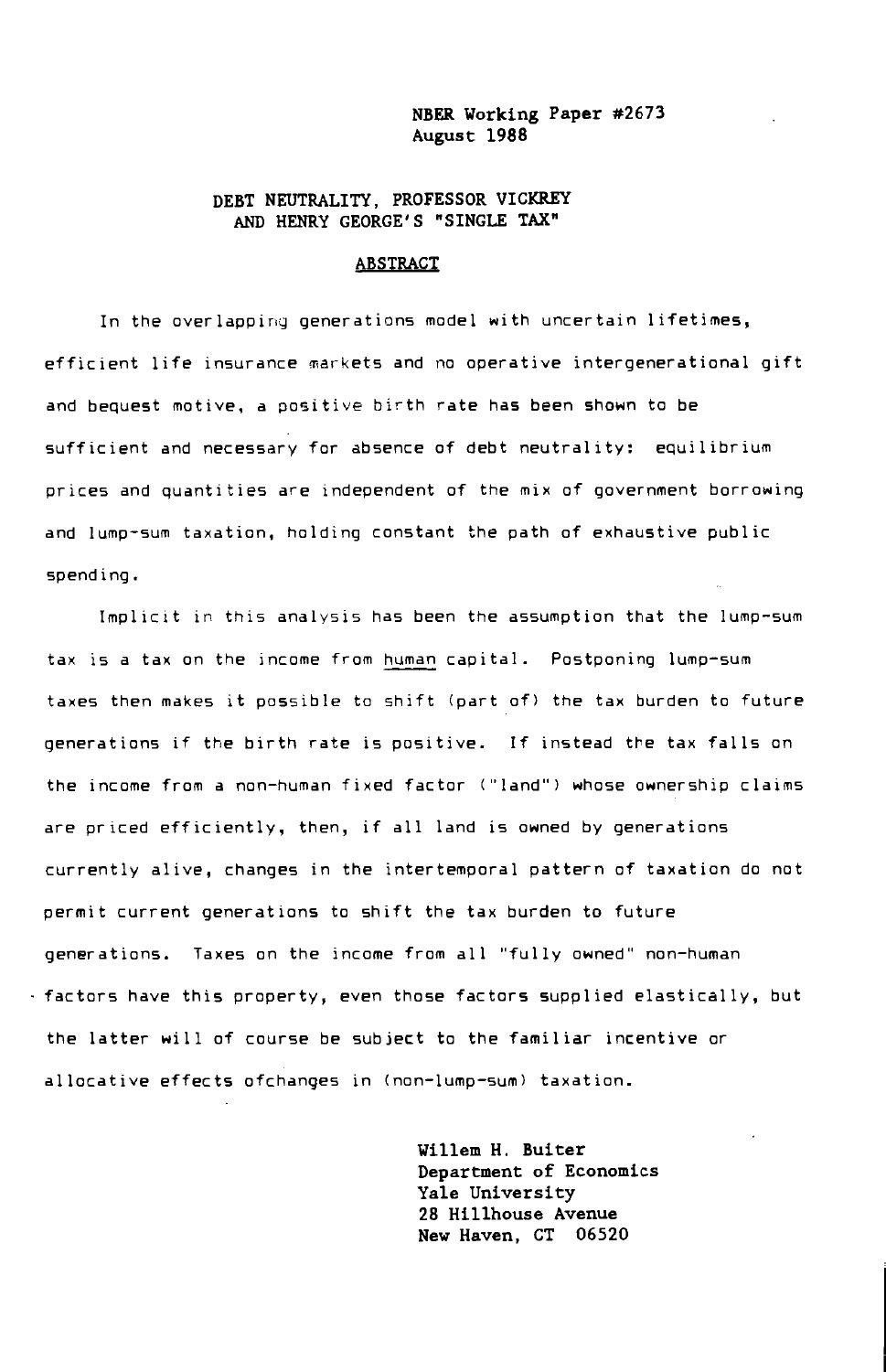# DEBT NEUTRALITY, PROFESSOR VICKREY AND HENRY GEORGE'S SINGLE TAX"

### Willem H. Buiter

### Introduction

 $\sim$ 

In the overlapping generations model without operative intergenerational gift and bequest motives due to Blanchard [1985] (based on Yaari [1965]), a positive birth rate has been shown to be sufficient (Well [1985]) and necessary (Buiter [1988a,b]) for absence of debt neutrality. Debt neutrality prevails when equilibrium prices an<sup>d</sup> quantities are independent of the mix of government borrowing and lump-sum taxation, holding constant current and future exhaustive public spending.

Professor W. Vickrey recently  $1$  pointed out to me that even with a positive birth rate, debt neutrality would still prevail if the tax in question were a tax on land. This note simply demonstrates that Professor Vickrey is correct. Models in the Blanchard tradition assume (implicitly) that the lump sum tax is a tax on the income from human capital. Postponing the tax means that some of it will be paid by the "new entrants", i.e. by new generations not yet alive when the tax was postponed. (This holds true even if each agent lives forever; finite or uncertain lifetimes are irrelevant; only the positive birth rate matters (see Buiter [1988a,b])). Postponing taxes will make those currently alive better off and cet.par. this will boost current consumption.

If instead the tax is paid on the income from (or on the capital value of) a fixed factor of production ("land" in what follows), if all land that is or ever will be is owned by those currently alive and if the land market is efficient, then postponing land taxes will (assuming the government

<sup>1</sup> At the Conference in Honor of James Tobin, May 6 and 7, 1988 at Yale University.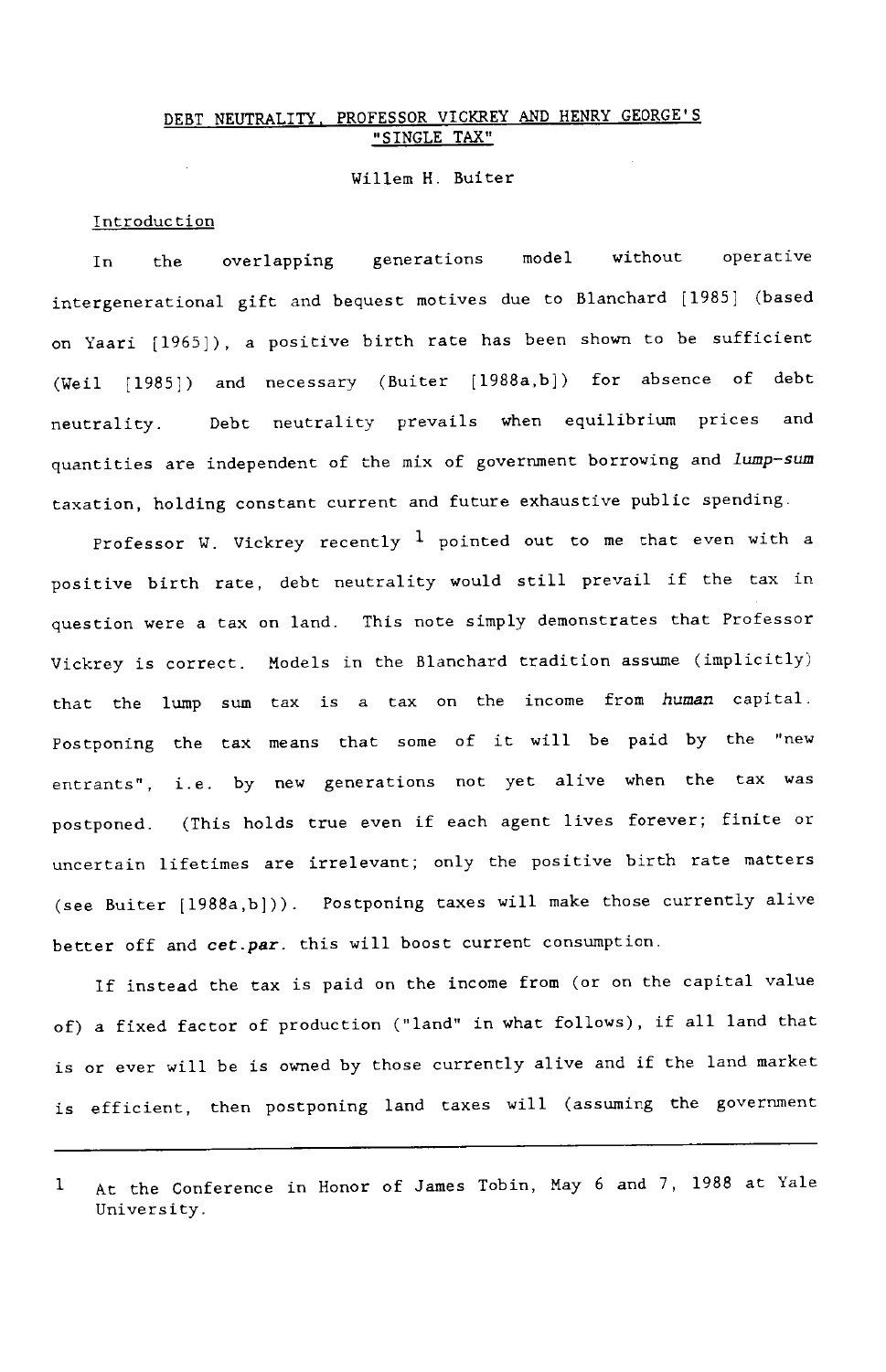satisfies its solvency constraint) leave the value of land and aggregate consumption unchanged.

With a tax on human capital income, debt neutrality would prevail only if those currently alive possessed ownership claims on the after—tax wage income of all future generations, i.e. if future generations were, effectively, the slaves of the generations currently alive. Operative intergenerational gift and bequest motives effectively (at the margin) give those alive today command over the human capital of future generations, and debt neutrality results.

# The Model

All the ingredients of the model are familiar, so little time will be spent in motivating it (see e.g. Buiter [1988a, b]).

$$
c(t) = \mu(t) w(t) \tag{1}
$$

$$
\mu(t) = \left\{ \int_{t}^{\infty} e^{-\left[\left(\frac{\gamma}{\gamma-1}\right)^{\alpha}\int_{t}^{s} \left[r(u) \, du + (s-t)\left(\lambda + \left(\frac{1}{1-\gamma}\right)\delta\right)\right]} ds \right\}^{-1} \tag{2}
$$

$$
w(t) = a(t) + h(t) \tag{3}
$$

$$
a = (r-n)a + v-r-c \tag{4}
$$

$$
h(t) = \int_{t}^{\infty} e^{-\int_{t}^{s} (r(u)+\lambda) du} [v(s)-r(s)] ds
$$
 (5)

 $n = \beta - \lambda$  (6)

—2—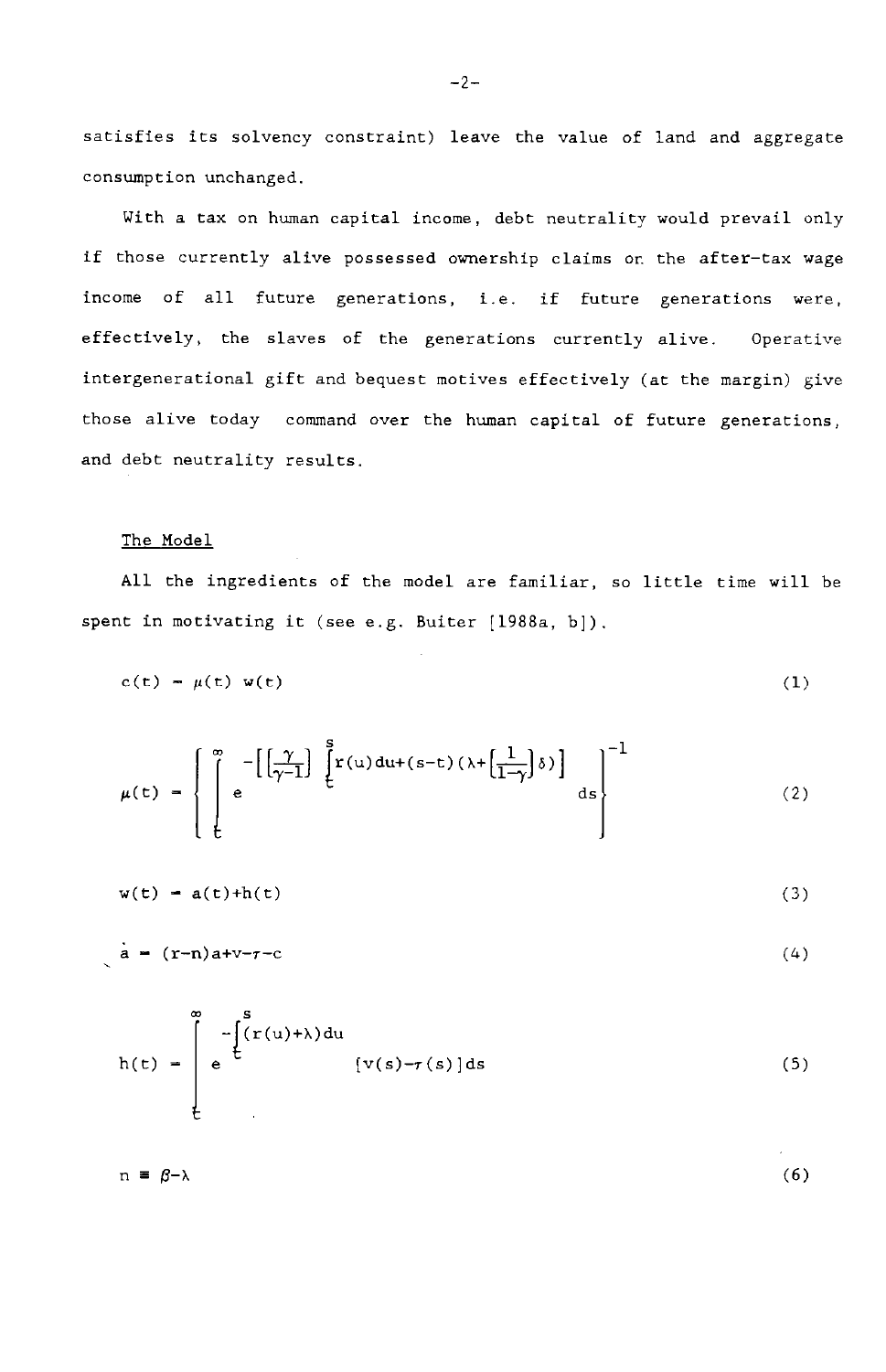$$
a = qz + b \tag{7}
$$

$$
r(t) = \frac{f'(\ell(t))L(t)(1-\theta(t))}{q(t)\overline{Z}} + \frac{\dot{q}(t)}{q(t)}
$$
(8)

$$
z(t) = \overline{z}e^{-nt}
$$
 (9a)

$$
\ell(t) = L(t)e^{-nt}, \qquad L(t) \text{ exogenous.} \qquad (9b)
$$

$$
v = f(\ell) - \ell f'(\ell) = v(\ell) \tag{10}
$$

$$
\dot{\mathbf{b}} = (\mathbf{r} - \mathbf{n}) \mathbf{b} + \mathbf{g} - \mathbf{r} - \theta \mathbf{L} \mathbf{f}'(\mathbf{\ell}) \tag{11}
$$

 $[\gamma<1; \delta>0; \lambda>0; \beta>0]$ 

All stocks and flows are (real) per capita quantities. c is private consumption,  $v$  the real wage,  $\tau$  the lump-sum tax on wage income, g exhaustive public spending,  $\theta$  the tax rate on land rental income, w total private wealth, the sum of non—human wealth (a) and human wealth (h). Human capital is the present discounted value of future after—tax labour income. The stock of government interest—bearing debt is denoted b, the fixed stock of ownership claims to current and future land rentals is  $\bar{Z} > 0$ . Land ownership claims per capita are denoted z. The physical stock of land at time t is  $L(t)$  and land per worker is  $\ell(t)$ . Note that a "share" of land, with price q, is an entitlement to  $1/\mathrm{Z}^{\text{th}}$  of the future income stream from all physical land. The physical stock of land may vary over time.  $\beta$  is the constant instantaneous birth rate and  $\lambda$  the constant instantaneous probability of death;  $n \equiv \beta - \lambda$  is the instantaneous growth rate of population and labour force. The size of population at time zero is scaled to unity.

Each household maximizes a time additive objective functional over an infinite horizon. The instantaneous pure rate of time preference is  $\delta$  and

$$
-3-
$$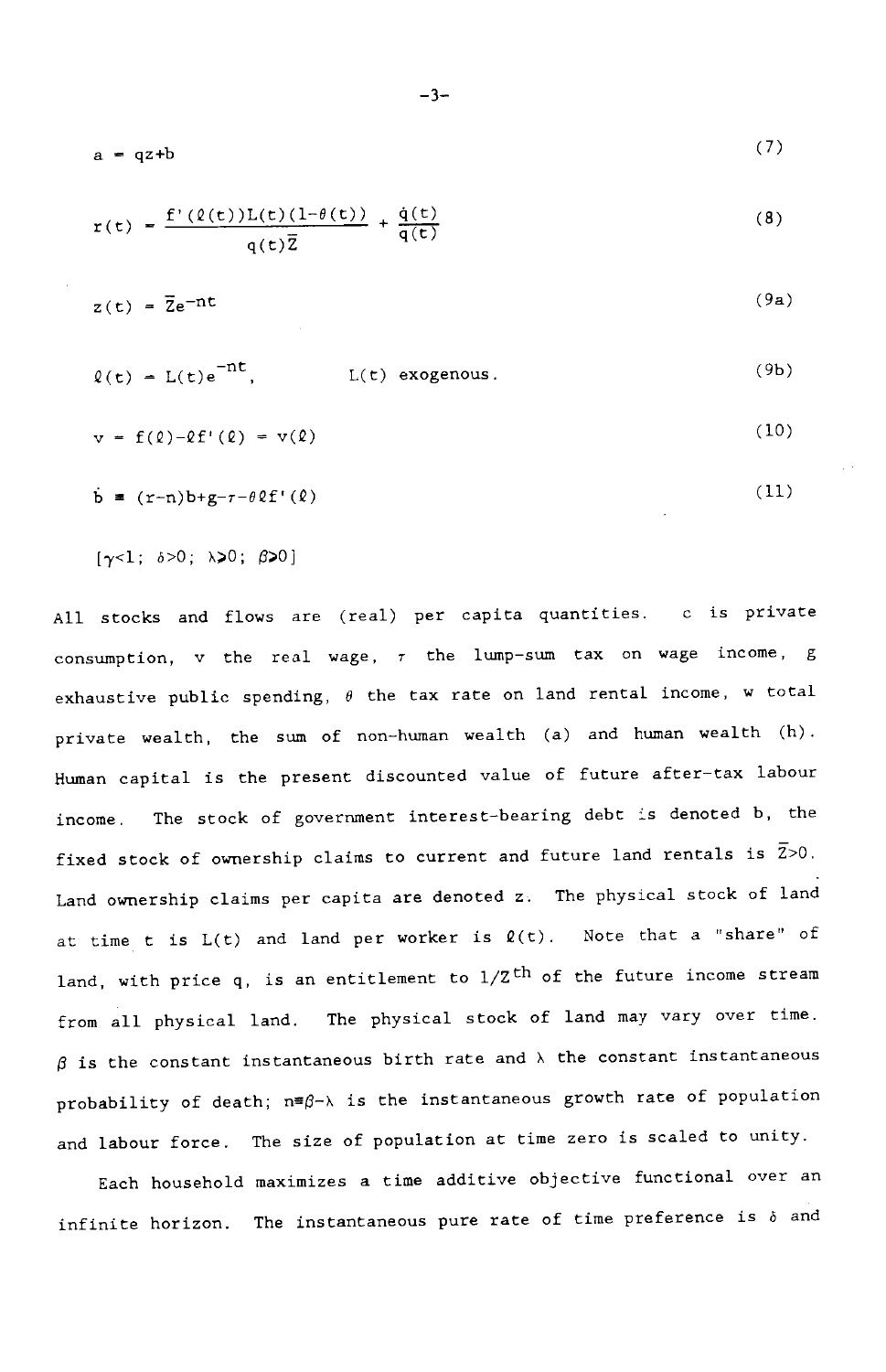the risk-of-death adjusted subjective discount rate is  $\delta + \lambda$ . Each surviving agent, regardless of age, has the same expected streams of future labour income and of future taxes on labour income and therefore possesses the same stock of human capital.

Instantaneous utility is given by the constant elasticity of marginal utility function  $(1/\gamma)\bar{c}\gamma$  where  $\bar{c}$  denotes individual consumption.<sup>2</sup> Competitive life insurance or annuities markets exist (with free entry and exit).

The economy produces a single non-storable commodity which can be used either for private or for public consumption. There is a constant returns to land and labour production funtion, strictly concave with positive marginal products and satisfying the Inada conditions. Output per capita is denoted  $f(\ell)$ . The labour market is competitive (equation  $(10)$ ).

Financial wealth consists of claims on land (with unit price q) and government debt. These two claims are perfect substitutes in private portfolios as shown in equation (8). The riskless instantaneous real interest rate is r. The government spends on goods and services, pays interest on its debt, raises revenue through lump sum taxes on labour income and a land tax and borrows to cover any shortfall of current revenue from current outlays. Imposing the terminal condition:

$$
-\int_{\sinh \theta}^{\sinh \theta} (r(u)-n) du
$$
\n
$$
\lim_{s \to \infty} e^{-\frac{1}{2}(r(u)-n)} dv(s) = 0
$$

the government budget identity (11) implies the government solvency constraint (12)

2 when  $\gamma=0$ , the instantaneous utility function is lnc

—4—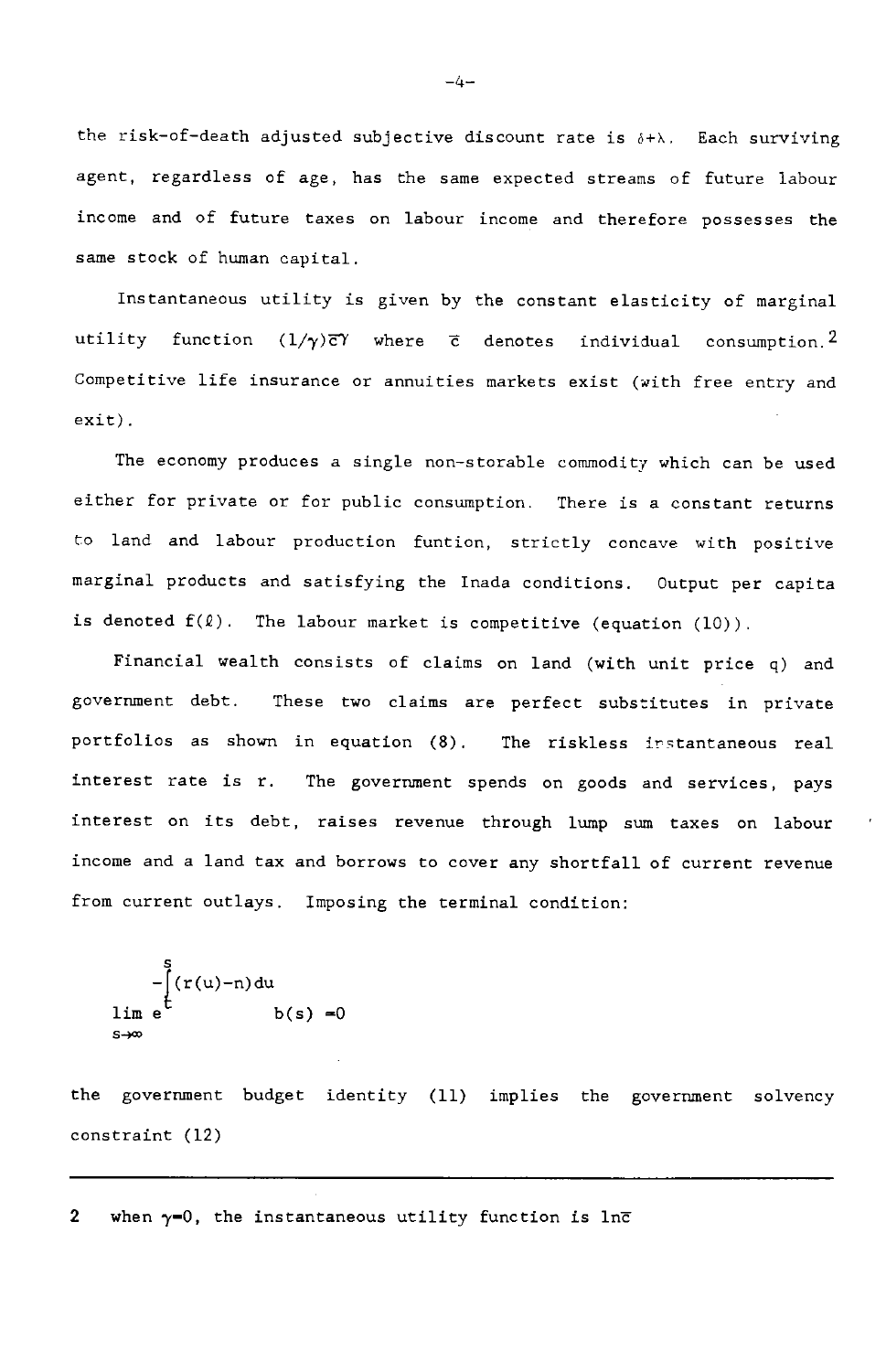$$
b(t) = \int_{t}^{\infty} [\tau(s) + \theta(s)\ell(s)f'(\ell(s)) - g(s)]e^{\int_{t}^{s} f(\tau(u) - \tau) du} ds
$$
 (12)

Substitute for w in eq tion (1) using (3) and use the R.H.S. of equation (5) to substitute for  $h(t)$ . Substitute qz+b for a and note that, solving (8) forward for q (imposing the terminal condition

$$
\lim_{s \to \infty} e^{t} \qquad \qquad q(s) = 0 \qquad \text{we get:}
$$

$$
q(t)\overline{Z} = \int_{0}^{\infty} e^{-\int_{0}^{s} \mathbf{r}(u) du} f'(\ell(s))L(s)(1-\theta(s))ds
$$
 (13)

Substituting for  $\ell$  using (9a) and for b using the government's solvency constraint (12) and rearranging we get (14)

$$
c(t) = \mu(t) \begin{cases} \int_{0}^{\infty} \left[ f'(L(s)e^{-TS})L(s)e^{-TS} - g(s) \right]e^{-\int_{0}^{s} (r(u)-r)du} ds \\ + \int_{0}^{\infty} v(L(s)e^{-TS})e^{-\int_{0}^{s} [r(u)+\lambda]du} ds \\ + \int_{0}^{\infty} r(s)e^{-\int_{0}^{s} (r(u)+\lambda)du} (e^{\beta(s-t)}-1)ds \end{cases}
$$
(14)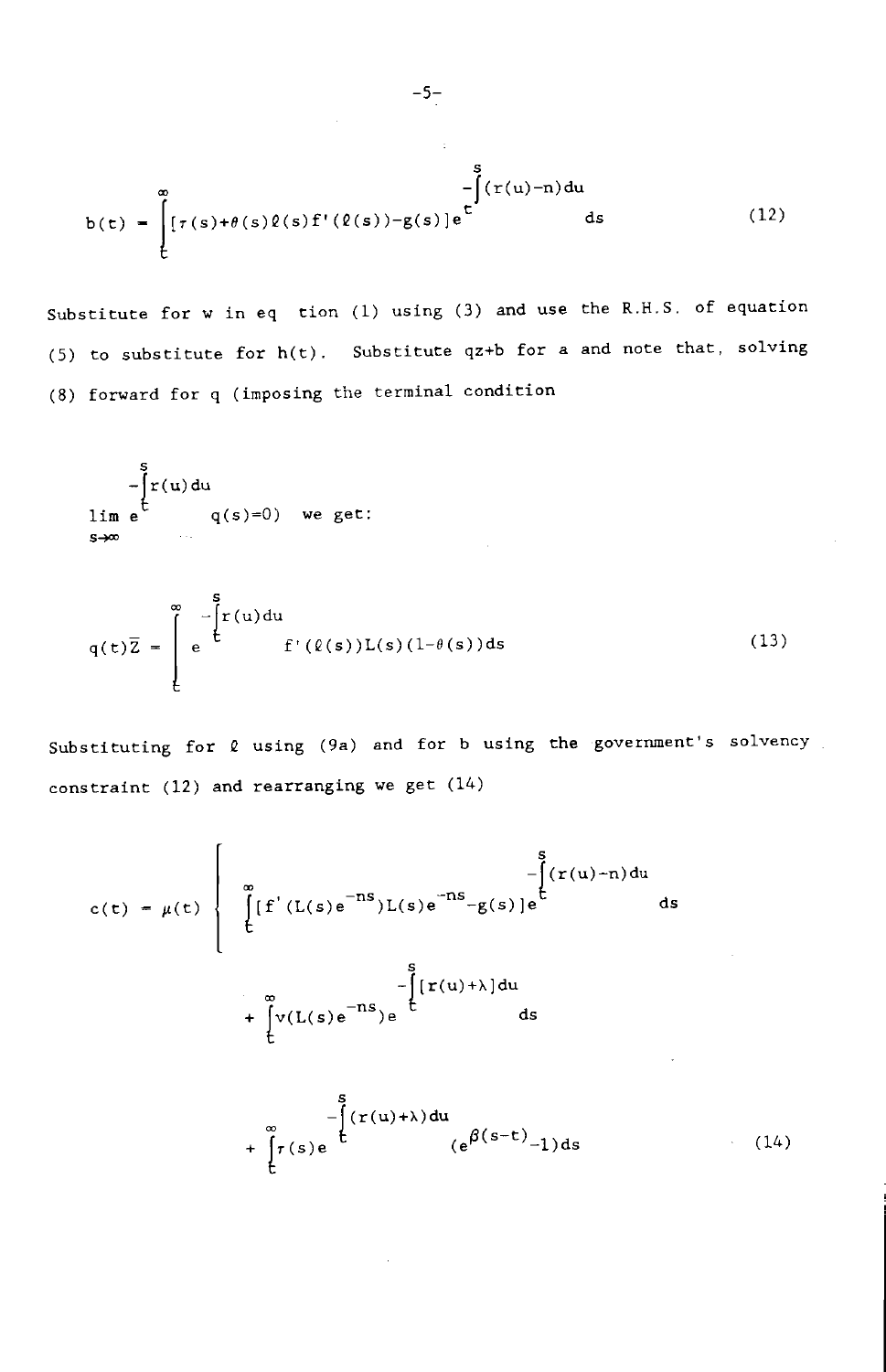From the last term inside the brackets on the R.H.S. of equation (14) it is apparent that, unless  $\beta=0$ , there will not be debt neutrality for intertemporal redistributions of lump-sum taxes on human capital  $\tau$ . Note, however, that the tax on land, which is of course also a lump—sum tax, "disappears' when the valuation equation for land (equation (13)) and the government solvency constraint (12) are substituted into the consumption function. Holding constant the paths of exhaustive public spending and of lump—sum taxes on human capital income, changes in the path of the land tax rate and associated changes in government deficits or surpluses do not alter private consumption. (In the model under consideration where  $c(t)=f(\ell(t))-\chi(t)$  and  $\ell(t)$  and  $g(t)$  are exogenous, debt neutrality shows up in equilibrium through the absence of changes in the path of interest rates). Since land is supplied inelastically (L(t) is exogenous), the tax on land rental income will not alter equilibrium allocations through familiar incentive or allocative effects.

The price of land,  $q(t)$ , is independent of intertemporal redistributions of land taxes that satisfy the government's solvency constraint. It is of course not only for inelastically supplied factors such as land that the equality in equation (15) (whose L.H.S. comes from the. land valuation equation and whose R.H.S. comes from the government solvency constraint) holds. It holds for all non—human factors of production, fixed or variable, already in existence or still to emerge (or to be produced), for which ownership claims exist today (and are priced efficiently).

$$
e^{-nt}\left\{e^{\int_{0}^{x}t^{\prime}(u)du}f'(L(s)e^{-ns})L(s)\theta(s)ds\right\}
$$

—6—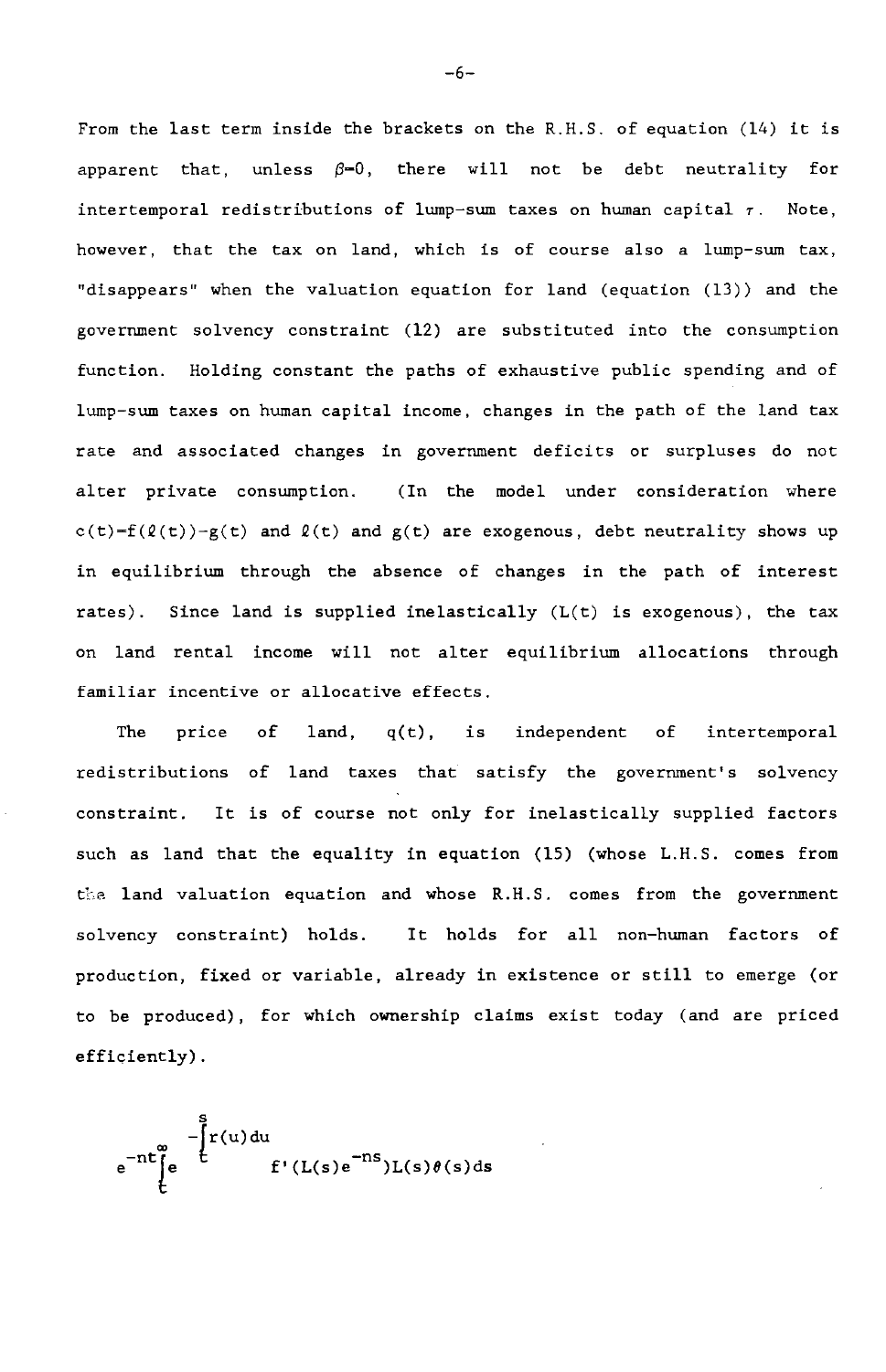$$
= \int_{t}^{\infty} e^{-\int_{t}^{\infty} (r(u)-n) du} f'(L(s)e^{-ns})L(s)e^{-ns}\theta(s) ds
$$
 (15)

Other "fully owned" non—human assets that are supplied elastically (in the short run and/or the long run) will share with land the property that current owners cannot, by postponing taxes, shift (part of) the tax burden to future owners of new assets that will become available in the future but are not currently owned by anyone. In the case of elastically supplied factors, a proportional tax such as the land tax considered here is distortionary and will have the usual allocative and welfare effects. Debt neutrality therefore prevails only (assuming a positive birth rate and no operative intergenerational gift and bequest motive) for changes in non—distortionary taxes on the income from non—human factors of production.

Note again that debt neutrality will hold if the fixed factor grows or shrinks in an exogenously given manner (e.g. through exogenous quality improvement or deterioration or even through (exogenous) land reclamation<sup>3</sup>). What matters for debt neutrality to prevail is that agents alive today possess ownership claims to the current and future after—tax income from all land, both that physically present today and any land "emerging" in the future. In this way, the ownership claims to the land will, if the market for these claims is efficient, fully reflect all current and future land taxes.

3 A matter of some interest for the Netherlands!

 $\cdots$ 

—7-.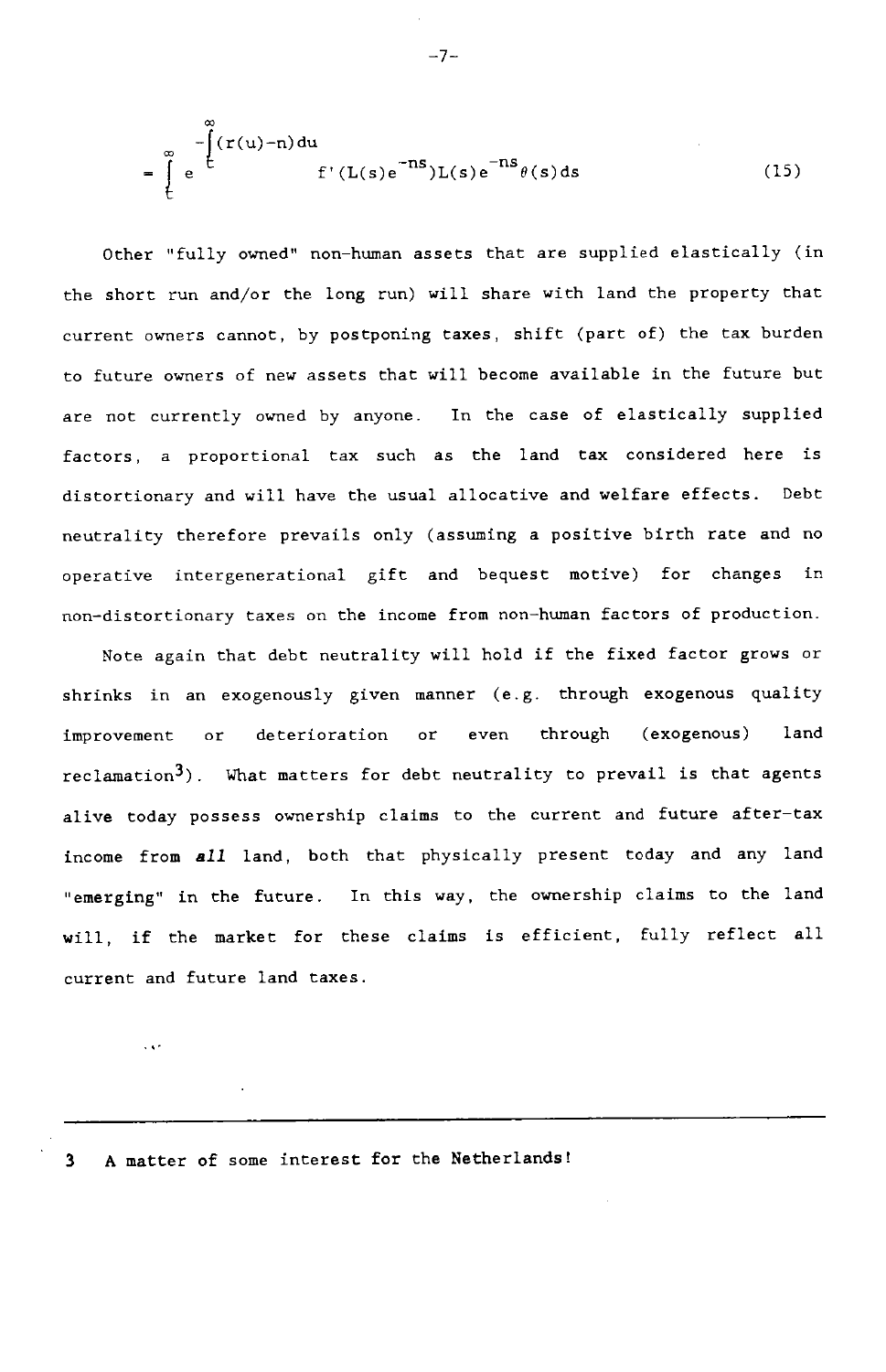## Conclusion

Henry George had a solution to the U.S. budget deficit problem: scrap all existing taxes and replace them by taxes on fixed factors. His "single tax" on (unimproved) land values is one example. Any tax on the productive contribution of "nature" would do equally well. A suitable compensation scheme could take care of one unpleasant distributional implication of this proposal: large—scale redundancy among specialists on deficit financing. Since the imposition of such a tax would (in spite of this note) come as a complete surprise to everyone, the associated compensation scheme would also be lump—sum and would not distort the process of investment in (redundant) knowledge.